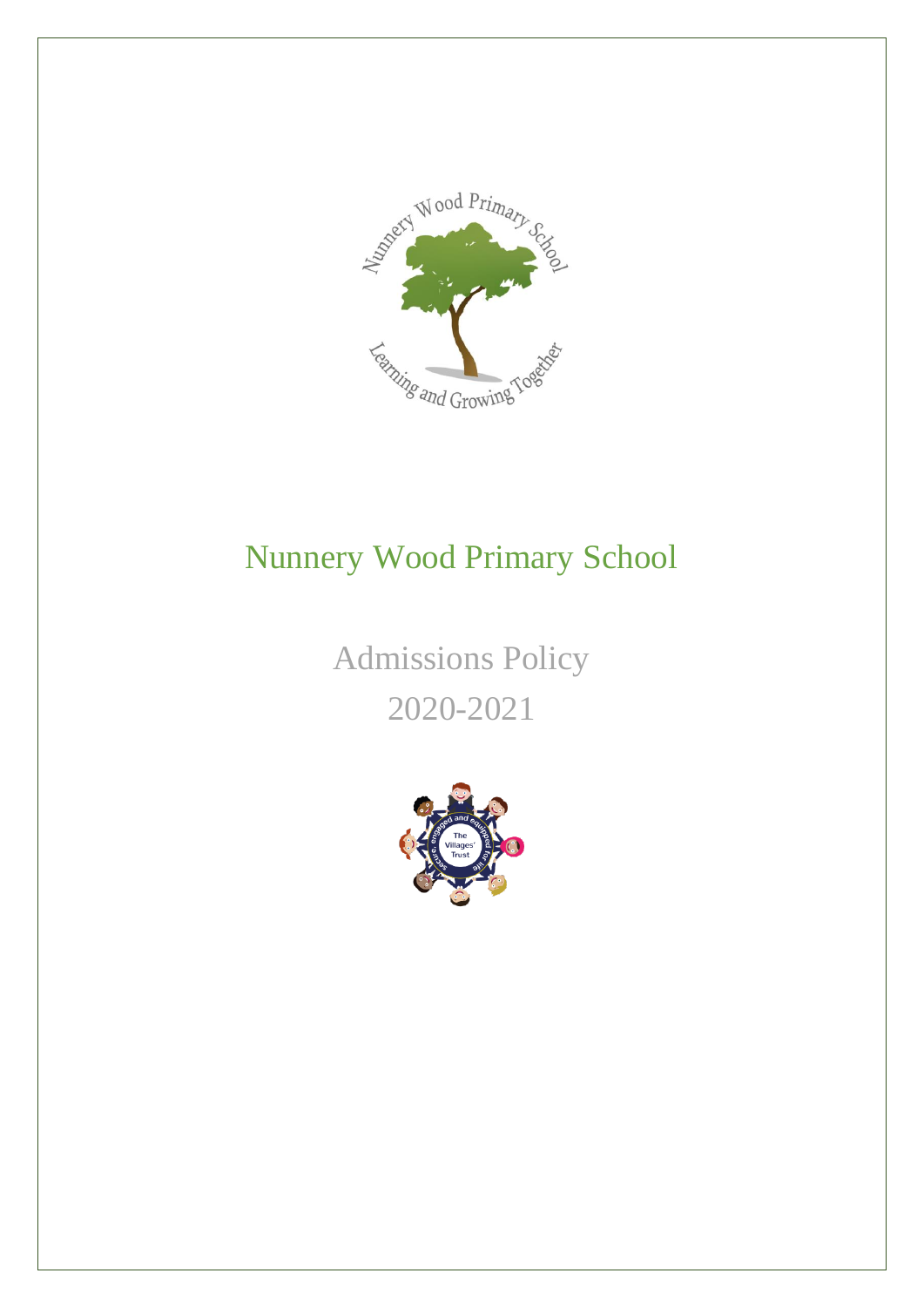# **Nunnery Wood Primary School Admissions Policy 2020-2021**

Nunnery Wood Primary School is an academy which takes children aged from 4 years-11 years.

# **Reception (Early Years Foundation Stage) Admissions**

Applications for a place in Reception should be made through the local authority in which your child lives.

If you are a parent or carer and wish to apply for a place for your child, you will need to complete a common application form available on www.worcestershire.gov.uk and return it to your local authority which in the majority of cases will be Worcestershire. Please list the school you are applying for in order of preference. Put your preferred school first.

Children are normally admitted in the September in the year in which they reach their fifth birthday without reference to colour, creed, aptitude or ability. The Local Authority will admit children up to the Pupil Admissions Number which is presently 60 according to the criteria within this policy.

When there are more applications than places, children are admitted in the order of priority listed in Appendix A attached to this policy.

### **Late Applications**

Late applications will only be considered and treated as being on time only in the following circumstances;

a) where a family have just moved address;

b) where it is agreed by the Governing Body, that individual circumstances apply and the delay was reasonable given the circumstances of the case.

In each case supporting documentary evidence will be required. In all other circumstances, or if the application is not received until after the date set out in the scheme, late applications will receive a lower priority, and will only be considered after the applications received (or deemed to be) on time.

### **Waiting Lists**

A waiting list is maintained by the School and parents need to apply, in order to be included. The waiting list will be maintained 31 December. At that stage parents will need to reapply at the start of the following term if they wish to be included.

# **Other Main School Admissions including In-Year Admissions**

Our planned admission number for each year group is 60.

Nunnery Wood Primary School aims to educate every child holistically and follows the Code of Admissions where all places are allocated in an open and fair way.

We fulfil the government's requirement to restrict Early Years and Key Stage 1 classes to a maximum of 30 and prefer to keep our numbers below this if possible.

Requests for admission to Reception made after the normal round of admissions, from 1 September, or for places in other Year Groups should be made directly School Admissions. Pupils can readily be admitted if there are fewer children in the year group than the Pupil Admissions Number (subject to the class size restriction of 30). Where the year group is full a place may still be offered providing;

- there is an Education, Health and Care plan (EHCP) in place
- the child is a 'looked after' child
- no other applicants (other than those prioritised through EHC and LAC) have been refused places in the same year group – wherever they live
- the child is living or moving into the school's priority area (evidence will be required)
- the admission will not breach the class size limit for infants
- the school is willing.

Application forms should be returned directly to the school office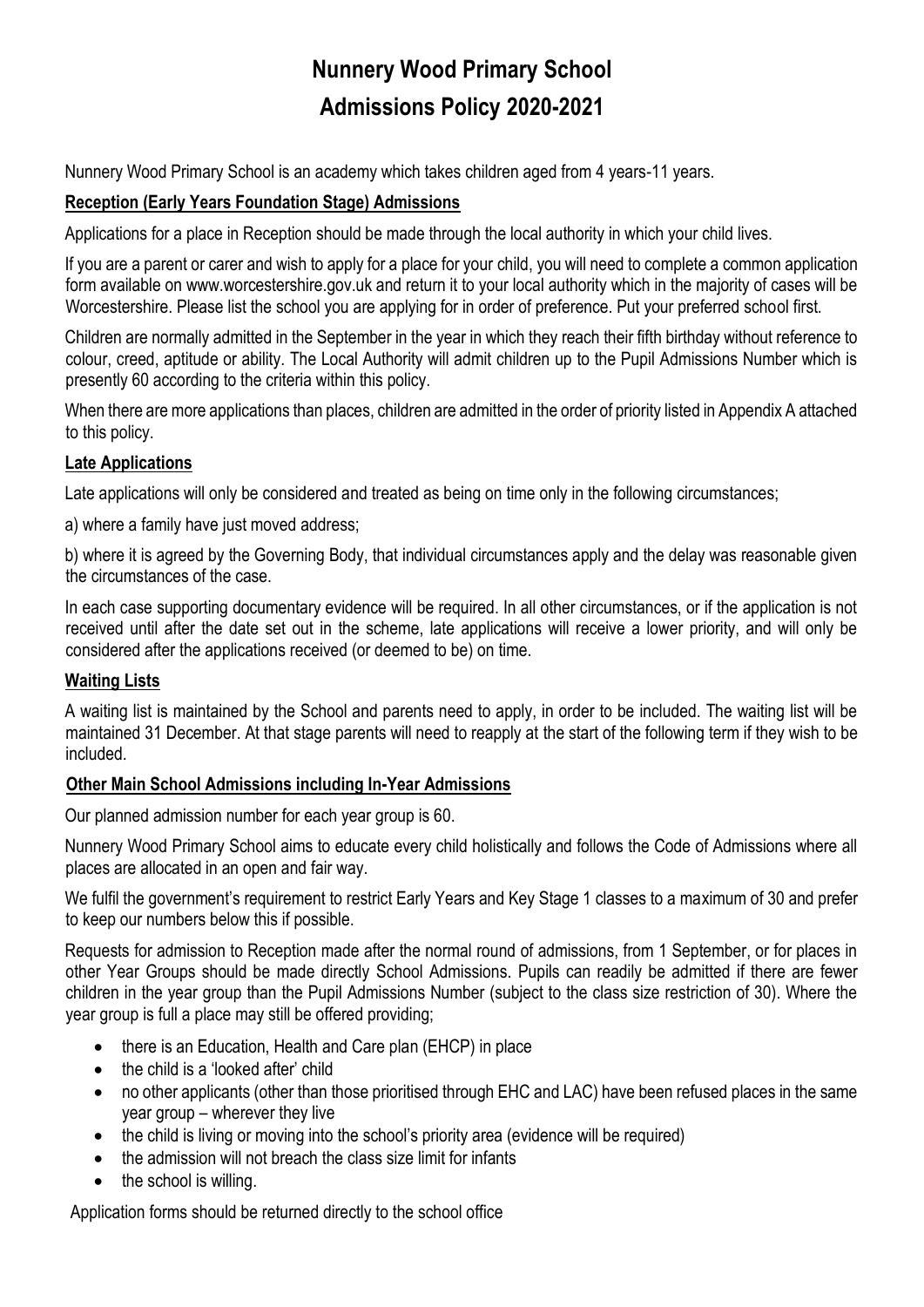## **'In Year' Transfer Arrangements**

All applications for in-year places are co-ordinated on behalf of all schools by School Admissions, on behalf of the Local Authority. The co-ordinated schemes can be viewed at the following link:

### https://www.worcestershire.gov.uk/downloads/download/1330/co-rdinated\_schemes\_for\_all\_worcestershire\_schools

Parents or carers seeking to transfer to a school that does not involve a house move, or where there is no need for an immediate move, need to be aware that any date set for joining the new school may be after the next term or half term holiday and that parents/carers are responsible for ensuring their child continues to receive appropriate education in the interim.

#### **Admission of Children Outside of their Normal Age Group**

Parents may seek a place for their child outside of their normal age group, for example, if the child is gifted and talented or has experienced problems such as ill health, effectively in the year group below or above their chronological age group. In addition, the parents of a summer born child may choose not to send that child to school until the September following their fifth birthday and may request that they are admitted out of their normal age group – to Reception rather than Year 1. In such case, it is up to the Head Teacher of the school to reach the final decision. This will involve the Head completing an educational assessment to determine whether or not it is appropriate for the individual child to delay or accelerate their entry into school and be taught outside of their chronological age group.